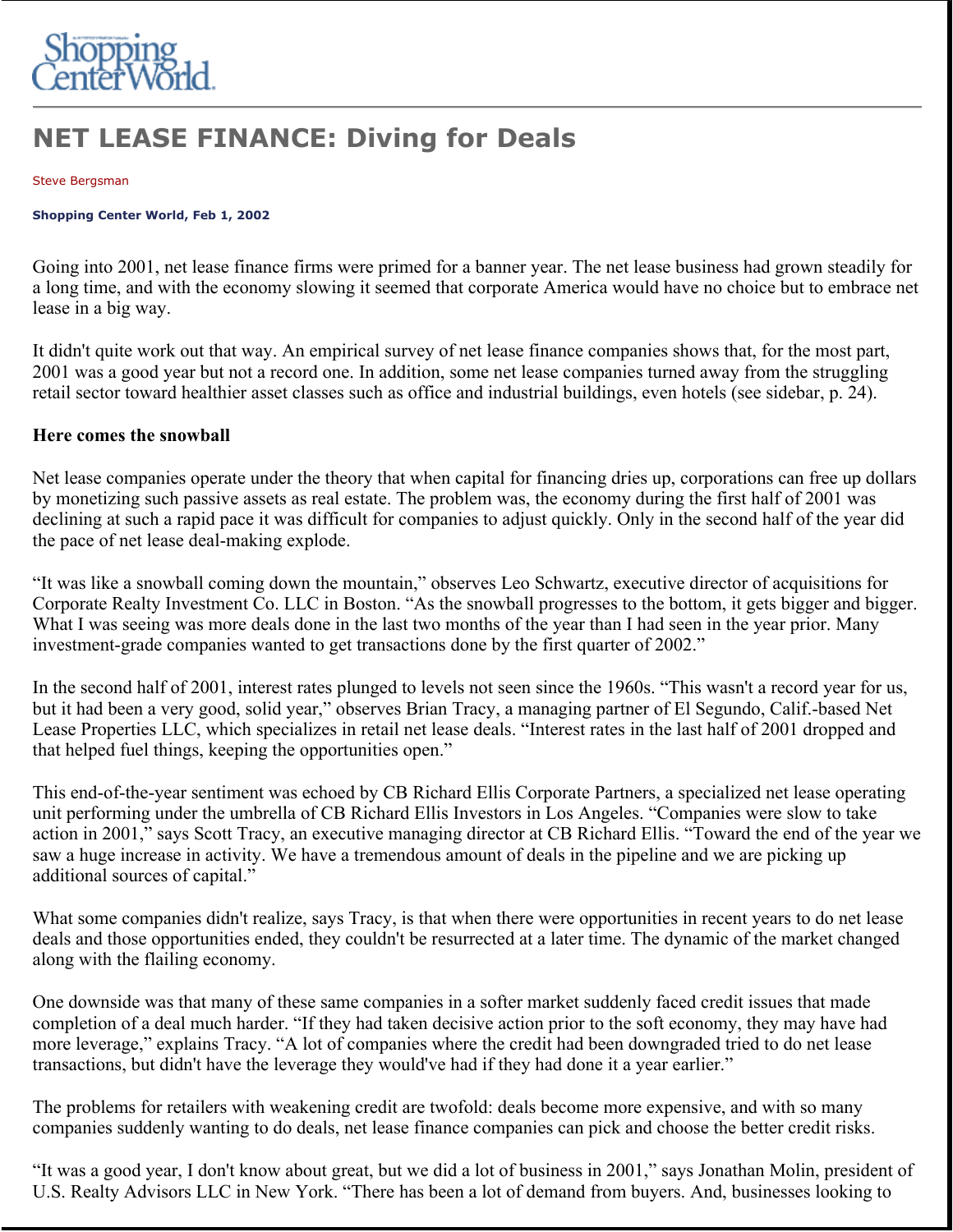raise cash have been willing to do deals at numbers that made sense."

Molin has a good sense of what big investors are looking for in net lease because U.S. Realty Advisors represents a number of institutional players, including the pension systems of San Diego County, the City of San Diego and Los Angeles Fire & Police. To be specific, he says, there has been a "flight to quality" as investors perceive credit tenant lease transactions with long leases to be good investments.

W. P. Carey & Co LLC did about \$400 million in net lease transactions in 2001, "which is certainly one of our best years," says Gordon Whiting, the New York company's deputy director of acquisitions.

Whiting attributes the healthy net lease market in 2001 to two factors: the growing popularity of net lease in general and a liquidity crunch. When institutions clamped down on traditional lending as they did in 2001, companies looked for alternative methods of finance such as sale-leasebacks.

In fact, there appeared to be a flood of potential deals in 2001, which, again, meant net lease finance firms were more selective. "When the economy slows, the number of deals you look at increases tremendously," Whiting says. "Our job is to analyze the credits because tenants need to be able to survive in a slow economy. We focus on credit underwriting and trying to get the best-quality assets."

Miami-based United Trust Fund (UTF) reports it did about \$280 million in net lease deals in 2001, about the same as the year before. "I wouldn't say a record year, but a good year," says Paul Domb, UTF's vice president of asset management. "We are doing business in a low-interest-rate environment and corporations are taking advantage."

As for 2002, Domb maintains the benchmark for estimations will be how much business is in the pipeline going into the first quarter — and that means UTF has reason to be optimistic for the new year because its pipeline has "a lot" of deals in it.

"2002 will be as strong as 2001," predicts Frederick Wehba, president of Century City, Calif.-based Bentley Forbes Group LLC.

According to many, 2002 may very well be a record year.

Steve Bergsman is a Mesa, Ariz.-based writer.

## **Where were the retail deals?**

The net lease industry initially prospered on the rapid expansion of retailers, whether it was drug stores, eateries, gas stations or big-box vendors like Wal-Mart. But with the economy in a recession and a number of retailers going out of business, finance companies that do net lease deals have turned to other asset classes such as office and industrial buildings, even hotels.

"We did no retail in 2001," notes Frederick Wehba, president of Century City, Calif.-based Bentley-Forbes Group. The company boasts a net lease portfolio of almost \$1 billion with most of it in industrial and office properties.

"We have done in the past quite a few retail deals, but retail was down for us in 2001," adds Paul Domb, vice president of asset management with Miami-based United Trust Fund. "Over the past five years, retail expansion had been tremendous. If a store opened on one corner, a rival would open on the other." Unfortunately, that strategy was financially unhealthy and a number of quick-growing retailers incurred tremendous losses. When the economic slowdown set in, stores began to close.

Gordon Whiting, deputy director of acquisitions for W. P. Carey & Co. LLC in New York, says that, in regard to retail, his company prefers headquarters, distribution and warehouse buildings as opposed to actual stores. "Retail in a down economy is not necessarily your first choice," he notes.

"I don't know if we acquired any (retail) in 2001. We did distribution facilities; you might classify that as retail," says